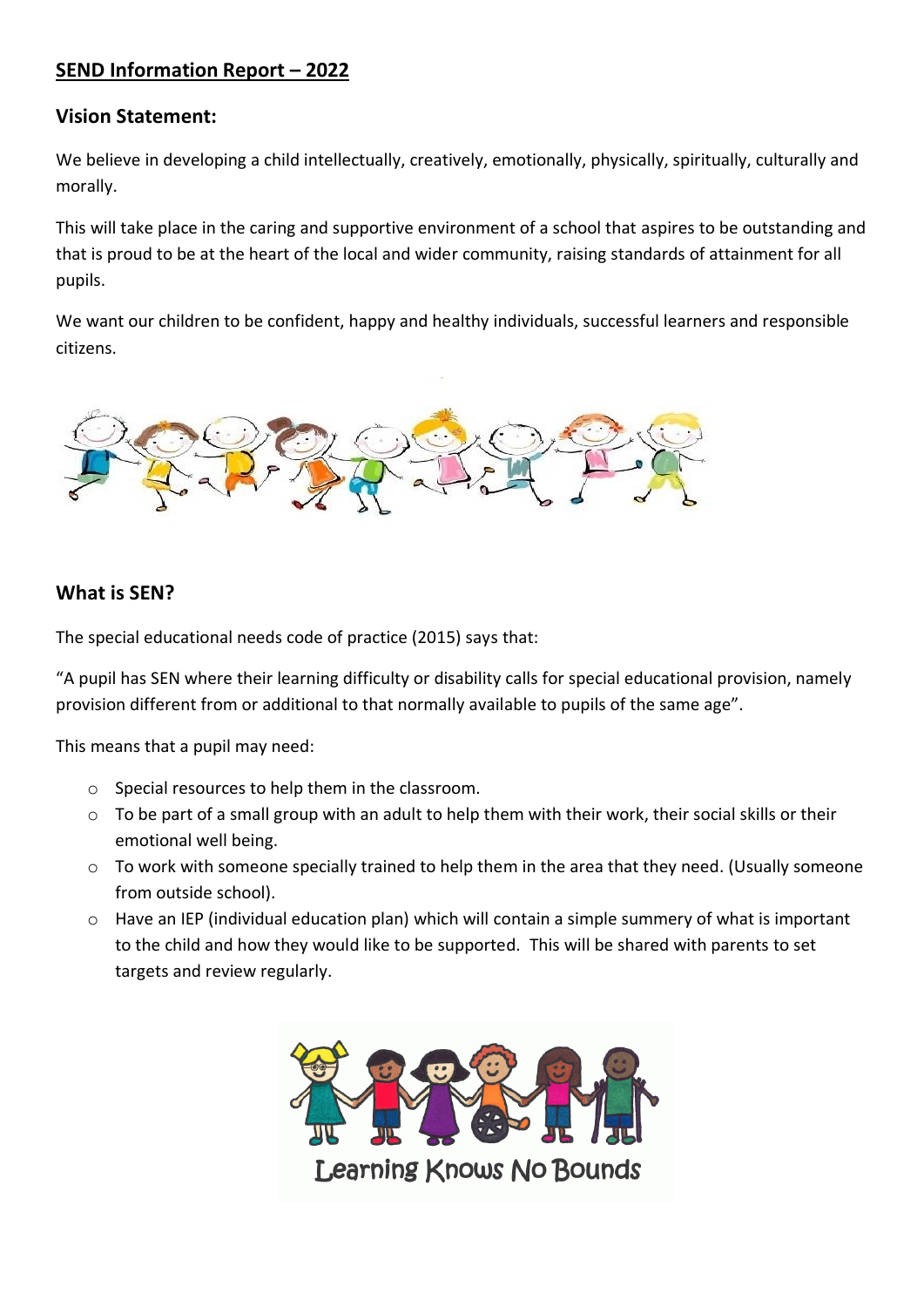There are four areas where a pupil may have a difficulty that means they are considered to have SEN.

They are:

- o **Communication and interaction** this includes speech and language and social communication difficulties which includes Autism.
- o **Cognition and learning**  this is where a pupil is learning at a slower pace than others in their year group.
- o **Social, emotional and mental health** this includes pupils with challenging behaviour, anxiety, ADD (attention deficit disorder), ADHD (attention, deficit, hyperactivity disorder) or attachment disorder.
- o **Sensory and/or physical needs**  this includes hearing difficulties, visual difficulties, mobility difficulties and sensory processing difficulties.

A pupil may have difficulty in one area or, more than one area.

# **Who is responsible for the pupils with SEN?**

Mrs Fliss Lock is our school Inclusion Coordinator (INCO) and can be contacted through the school office.

Mr Darren Hocking is the schools Pastoral Support Worker. He works with pupils under the direction of the INCO.

Mrs Amanda Bennison is the schools HUT practitioner who support pupils under the direction of the INCO.













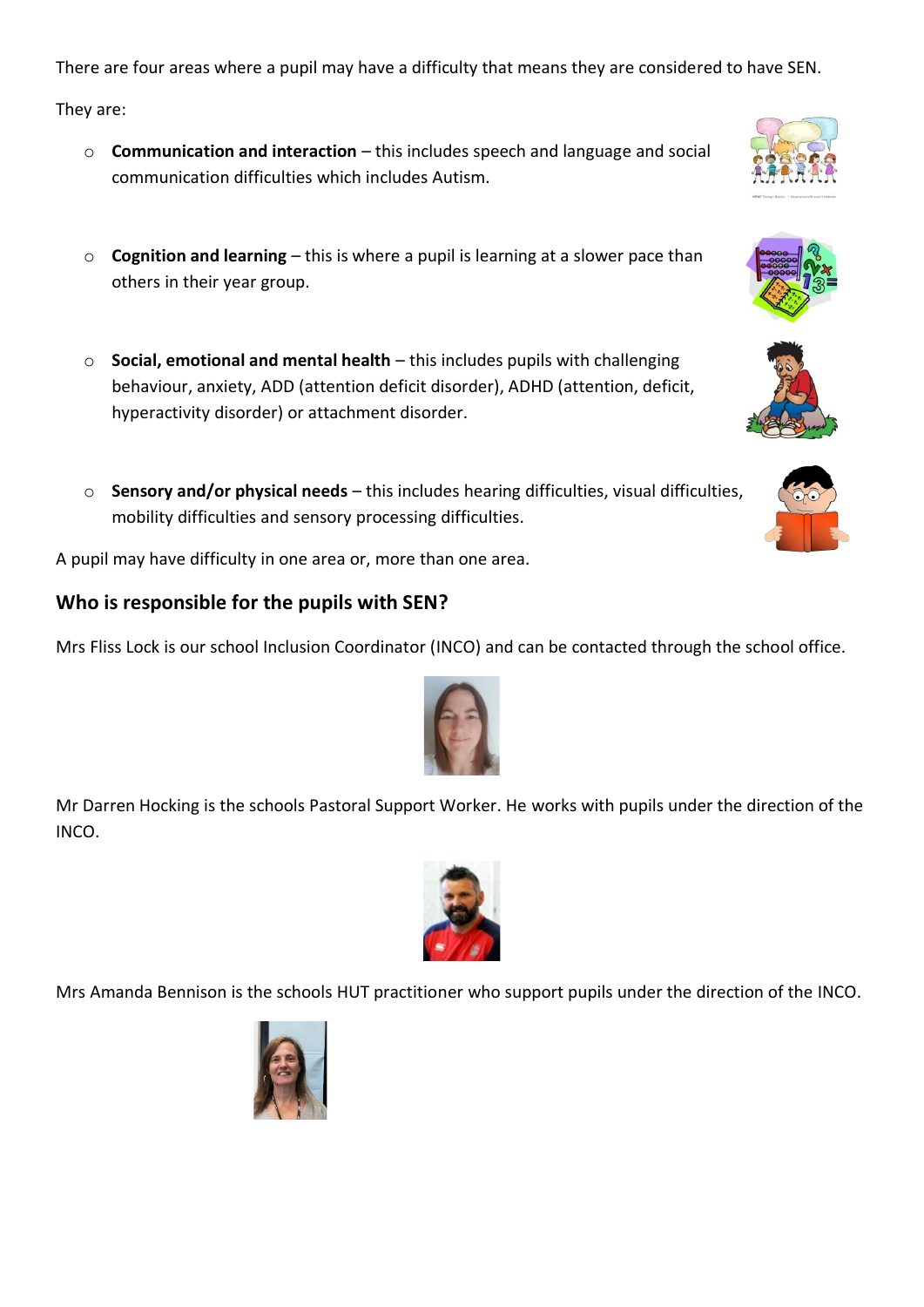# **Who can I contact for advice and support for my family?**

o Mrs Jenny Oliver is our Family Support Advisor (FSA) and can be contacted through the school office or on her mobile, 07729435376.



- o PIASS Plymouth Information Advice and Support for SEND can provide impartial and confidential information and support for parents and carers which can include:
	- Helping with reports, letters and any paperwork
	- Attending meetings
	- Signposting to other groups or organisations.
	- Visiting schools to help with making informed choices.



# **How will the school know my child needs special educational provision?**

- o Little or no progress is being made. Teachers will know this because:
	- They continually assess the children as part of their daily teaching. If needed, some children will then receive additional support as part of a group or on their own with an adult.



- They meet termly to look at the progress all pupils are making and identify any who are not making progress or who have made slow progress, so that they can support them.
- They will review support and interventions regularly to make sure progress is being made.
- Some pupils will have an IEP which will be shared with parents, reviewed and renewed regularly.
- o School will be alerted by parents with their concerns.
- o School will be alerted by other professionals working with the child or family outside of school.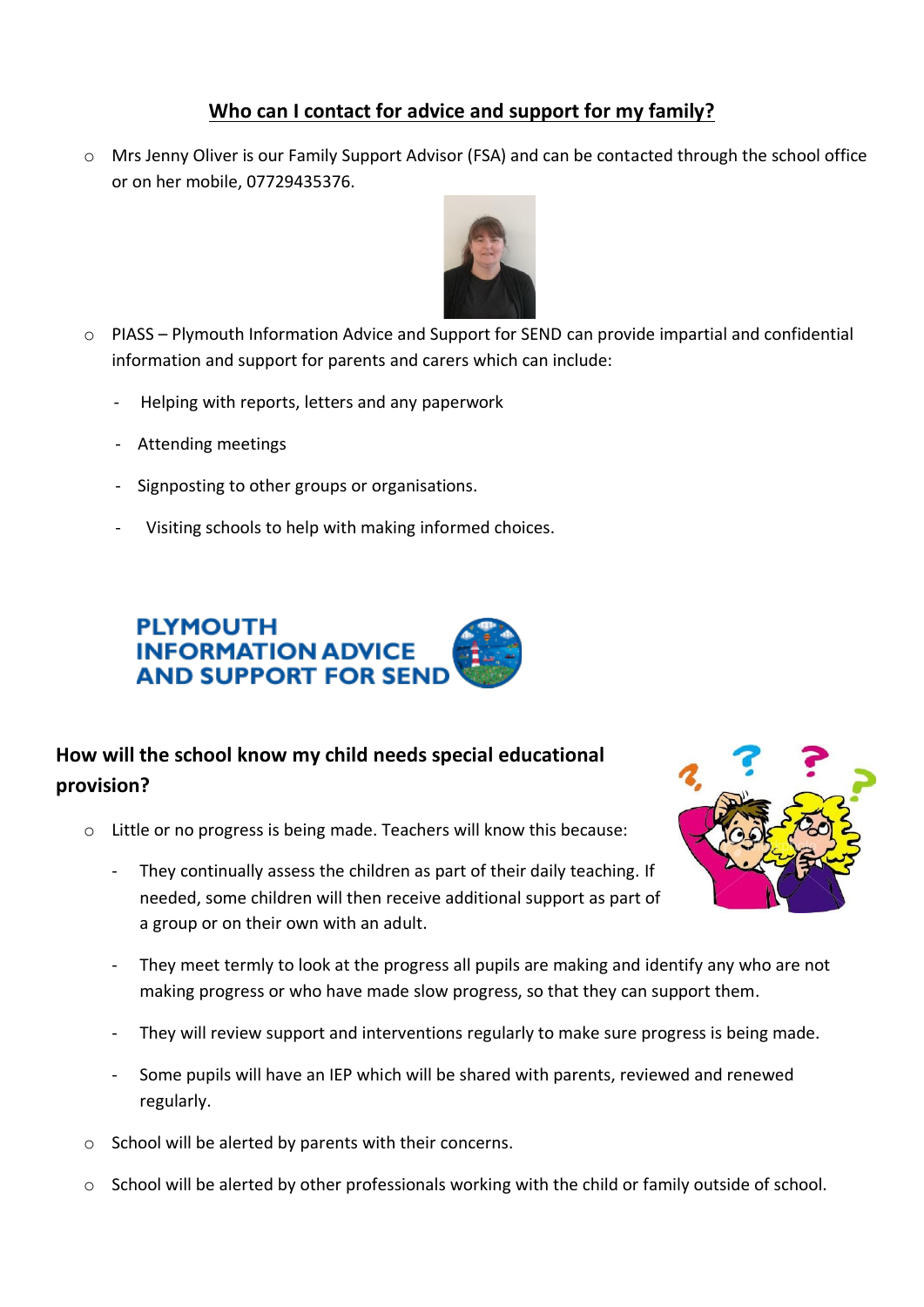# **How can I let the school know I am concerned about my child?**

- o First, talk to your child's teacher. If necessary, they will talk to the INCO about your concerns. The teacher will let you know what will happen next.
- o If you are still concerned you can ask to speak with the INCO.
- o You could also ask to see the Head of School or the Assistant Head of School.

# **How will the school let me know if they have any concerns about my child's learning?**

- o The class teacher will talk to you.
- o Any concerns will be shared at Parents' Evenings.
- o You will be invited to a meeting in school with relevant staff.

**What are the different types of support available FARKER FORARLATE FALMERS** for

**children with special educational needs?**

- o Resources that are related to the needs of the child.
- o Teaching that is appropriate to the needs of the child.
- o Small group work:
	- English intervention
	- Maths intervention
	- Social skills groups
	- Motor skills groups
	- Emotional literacy support groups (managing emotions, self esteem, friendships, anxiety and bereavement).
	- Access to The HUT and HUT staff.
	- **Thrive**
- o Support from an adult (teacher, teaching assistant, pastoral support worker, INCO, speech and language therapist)
- o Family Support Advisor (FSA)



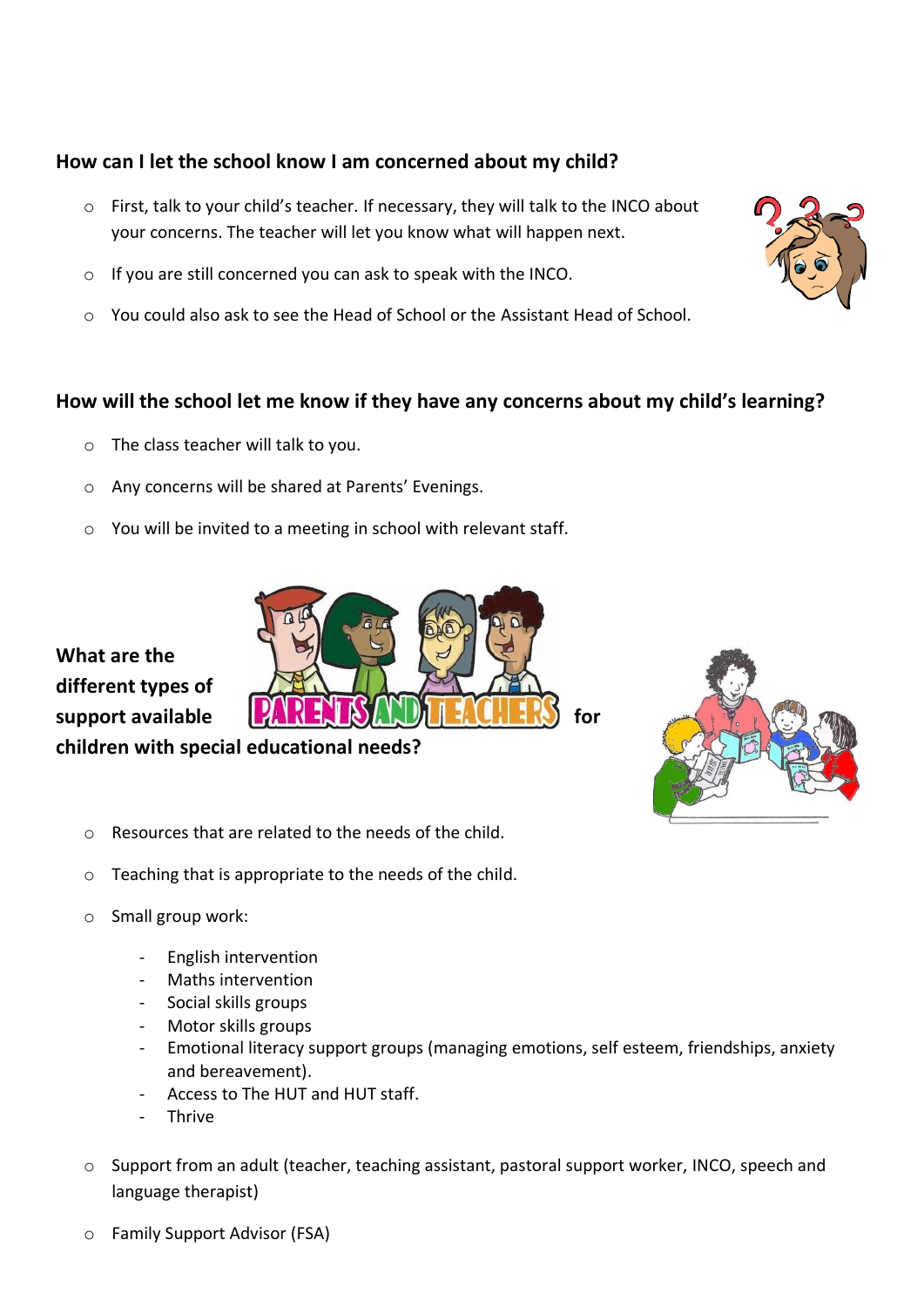- o Sometimes we access support from other people outside of school, these include:
	- Multi-agency support team (MAST)
	- Communication Interaction Team (CIT)
	- Plymouth Advisory Team for Sensory Support (PATSS)
	- Woodlands Outreach for children with physical difficulties
	- Educational Psychologist
	- Plymouth Information Advice and Support Service (PIASS, formally Parent Partnership)
	- School Nurse
	- Child and Adolescent Mental Health Service (CAMHS)
	- NHS Speech and Language Team
	- The Edison Centre
	- Other specialist provisions

More information about the Local Authority's Local Offer for children and young people with SEN and their families as well as the above services can be found on the Plymouth Online Directory (POD).

#### **<http://www.plymouthonlinedirectory.com/>**

# **How are the adults in school helped to work with children with SEN?**

- $\circ$  The INCO is a qualified teacher who has the skills and experience to work with and support staff and children with SEN.
- o Staff training takes place regularly to help all staff understand and teach children with SEN.
- o Individual teachers and support staff attend training courses run by outside agencies that are relevant to the needs of the children.

**How do parents/carers and children with SEN share their views and concerns and work with the school?**

- o Surveys and Questionnaires.
- o Parent Evenings.
- o IEP Reviews.
- o Regular meetings, including EHATs (Early Help Assessment Tool) and

TAM (Team Around Me).



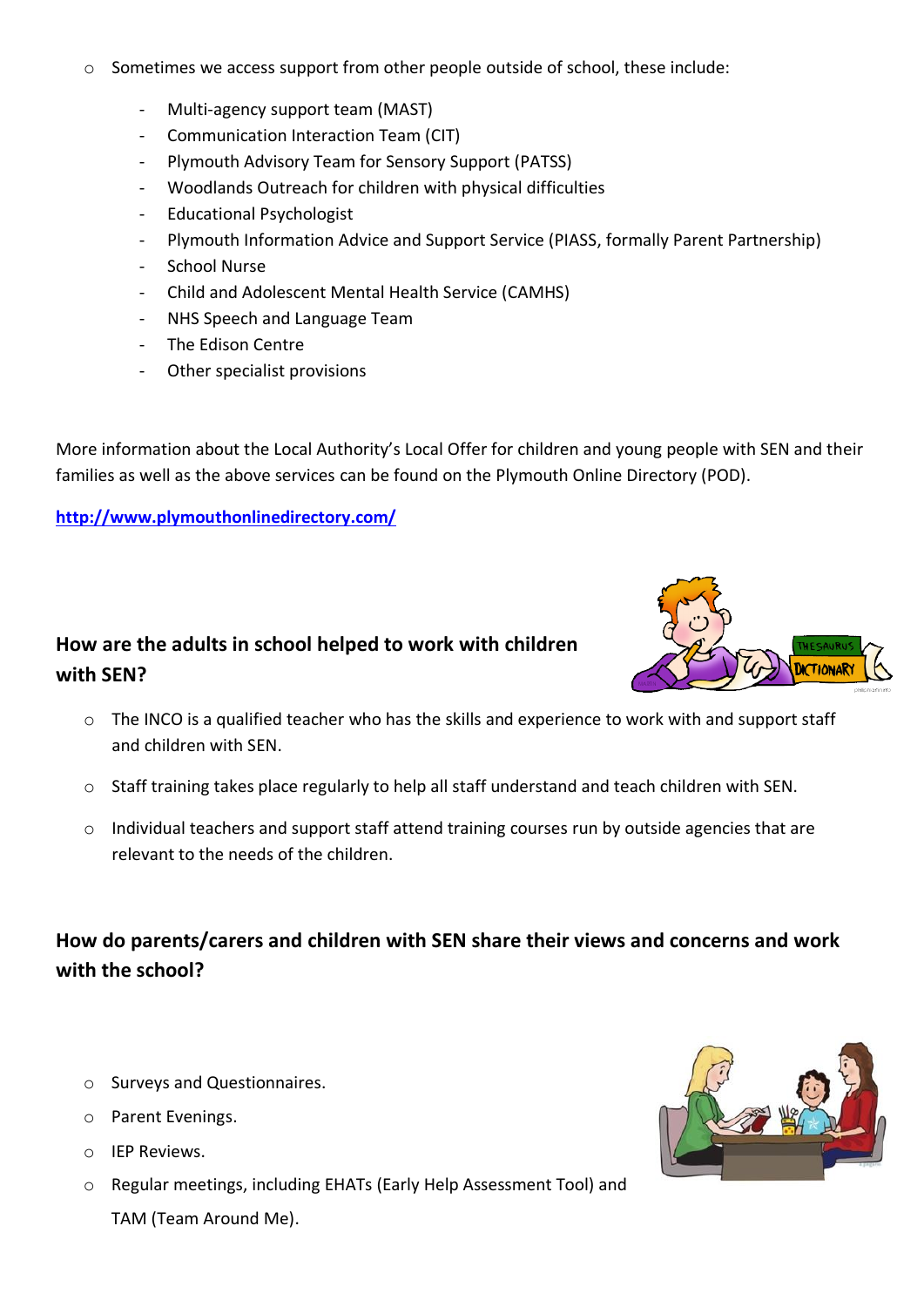- o Annual Reviews for pupils with EHCPs (Education, Health and Care Plans).
- o School Champions.
- o Person Centred Planning meetings where appropriate

### **If I have a query about the support my child receives, what do I do?**

- o Talk to your child's teacher.
- o Ask to meet the INCO.
- o Ask to meet the Head of School or the Assistant Head of School.

#### **If I am not happy with the support my child is getting what can I do?**

- o Talk to your child's teacher.
- o Ask to meet with the INCO.
- o Ask to meet with the Head of School or Assistant Head of School.
- o Request a copy of the Discovery Mat's Complaints Policy from the school office.

### **What happens when my child moves from class to class or to another school?**

- $\circ$  All children make visits to their new class and teacher in the summer term.
- o Class teachers meet in the summer term to pass on information about all pupils and their individual needs.
- o Some children will have a transition booklet to take home over the holidays with pictures and information about their new class or school.
- o The new class teacher will be part of the IEP review's in the summer term and pupils will have the opportunity to update their strengths and what they need in school to help them.
- o Additional visits may be arranged to reassure more anxious children.
- o Appropriate information about a child is passed to new schools with parental permission.

### **How accessible is the school for my child with SEN?**